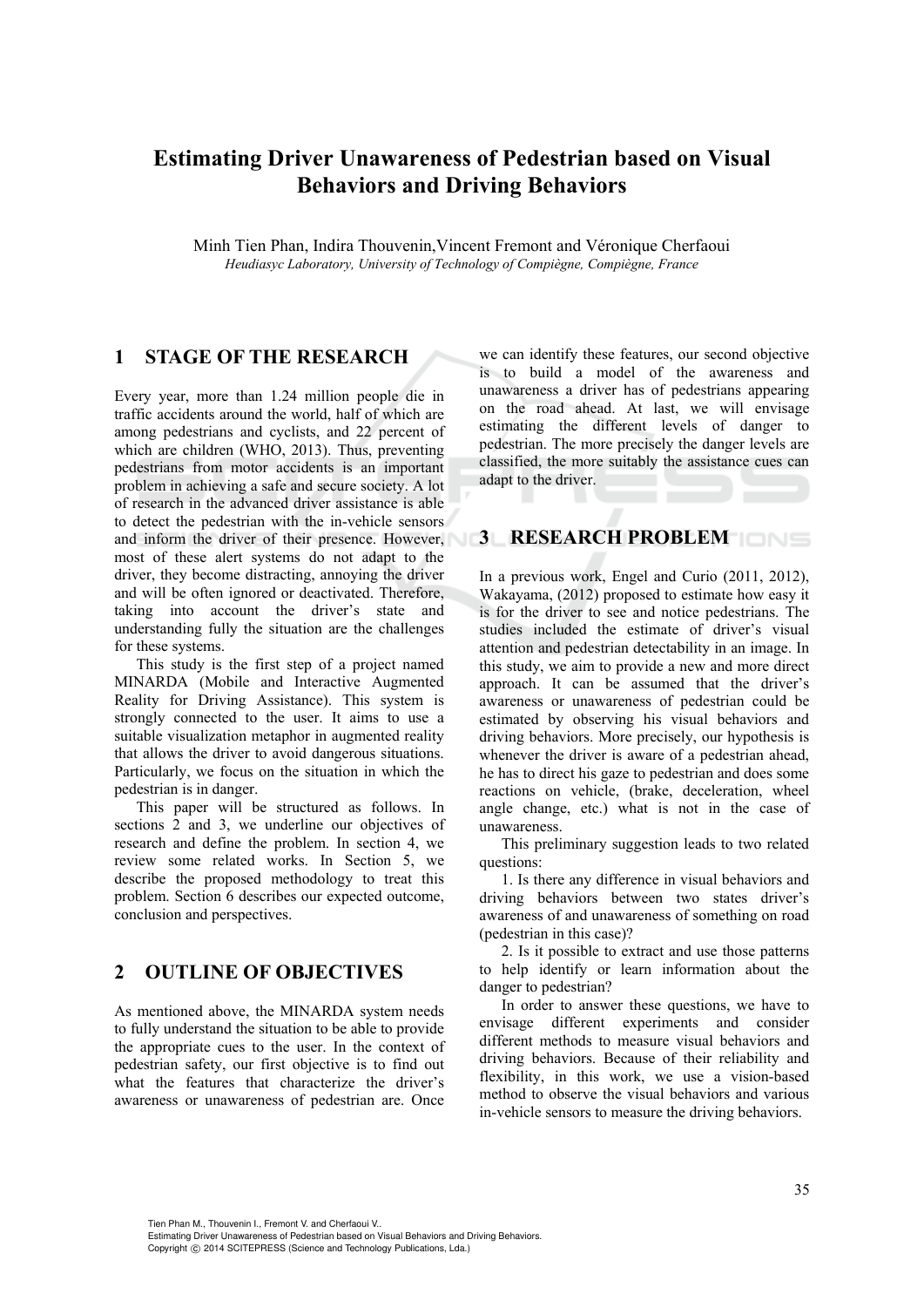# **4 STATE OF THE ART**

In the state of the art includes the related research that helps to understand the danger to pedestrian, particularly those are related to the driver. Thus, we talk about the problem of pedestrian detectability, we review in detail the studies of driver inattention detection, and the studies which are directly related to the driver's awareness of the pedestrian. We will then identify the strength and weakness of each method that should be considered in our works.

# **4.1 Pedestrian Detectability**

The studies on the detectability of the pedestrian aim to estimate how easy it is for the driver to see and notice pedestrians. In the work of Engel and Curio (2011), the authors did the experiments to measure the time to recognizing the pedestrian on image. Then, they determined the features of pedestrians that correlated with this time. Thus, the detectability of pedestrian was modeled. The features of pedestrian on image could be for example, the position of pedestrian, size, color, light, etc. This study was also extended to the dynamic scene concept. Actually, instead of analyzing the pedestrian's detectability on images, it is possible to do the experiments on the sequence video (Engel and Curio, 2012). Another extension was proposed by Wakayama (2012) who considered the motion of pedestrian to be one of the features that characterize the pedestrian detectability. However, as before, because the fact that the pedestrians can be seen easily does not mean that the driver is cognitively aware of them (Fukagawa, Yamada, 2013).

# **4.2 Driver Inattention Detection**

The lack of attention by drivers is the biggest single cause of serious road accidents. A great amount of work have been done on the inattention state of the driver. However, the inattention of the driver was defined in different ways. In this part (4.2), the inattention means the abnormal states of the driver such as fatigue, drowsiness or distraction, etc. Otherwise, in the rest of our research, driver's unawareness of pedestrian is considered to be a kind of inattention based on this definition: "Driver Inattention means insufficient or no attention to activities critical for safe driving" (Regan et al, 2011). According to this, unawareness of the pedestrian means insufficient or no attention to this pedestrian for safe driving.

The driver's behaviors and his inattention state are analyzed and detected under different techniques, the majority of which are as follows.

### **4.2.1 Physiological Measures Observation**

The physiological signals such as heart rate, respiration or EEG and are considered to be the most reliable signals to analyze the driver behaviors and to detect inattentiveness.

Heart rate is easily determined through Electrocardiogram (ECG) signal. The mental stress while driving for example, increases blood pressure, heart rate and activate the sympathetic nervous system. (Moriguchi et al., 1992). There are significance impacts in the heart rate when a driver is in a state of cognitive inattention (thinking while driving for example) (Akin et al, 2008).

Moreover, the EEG (Electroencephalogram) signal has various frequency bands which can signify different states of the driver. For example, there is evidence that the increase of the alpha band (8-13Hz) corresponds to relaxation. Increase of the delta band  $(0.5-4Hz)$  and the theta band  $(4-8Hz)$ correspond to sleep activity and drowsiness which signify a potential failure of attention and behaviors. (Östlund, 2004), (Santana, 2002). In another experiment, twelve types of energy parameters computed from three bands alpha, beta, and delta were chosen as the evaluation index of driver fatigue (Li, 2012)

However, these techniques are obtrusive, since it is necessary to attach some electrodes on the drivers, causing annoyance to them. Consequently, it is difficult to be implemented in the real-life applications.

## **4.2.2 Visual Behaviors Observation**

Driver behaviors could be somehow observed from the changes in their facial features like eyes, head and face. In this context, several methods have been proposed. This measurement has the advantage of being unobtrusive, since they could be collected with remote eye-head trackers. Moreover, they are quite reliable.

Measurements related to head movement such as nodding frequency and those related to the eye region such as eyelid distance changes, eye close duration, blinking frequency, and the recently developed parameter PERCLOS (percentage of time in a minute that the eye is 80% closed) (Lin,2012) were widely used in research. After extracting these features, Bergasa (2008) and Mohamad-Hoseyn Sigari (2013) built a fuzzy model or finite state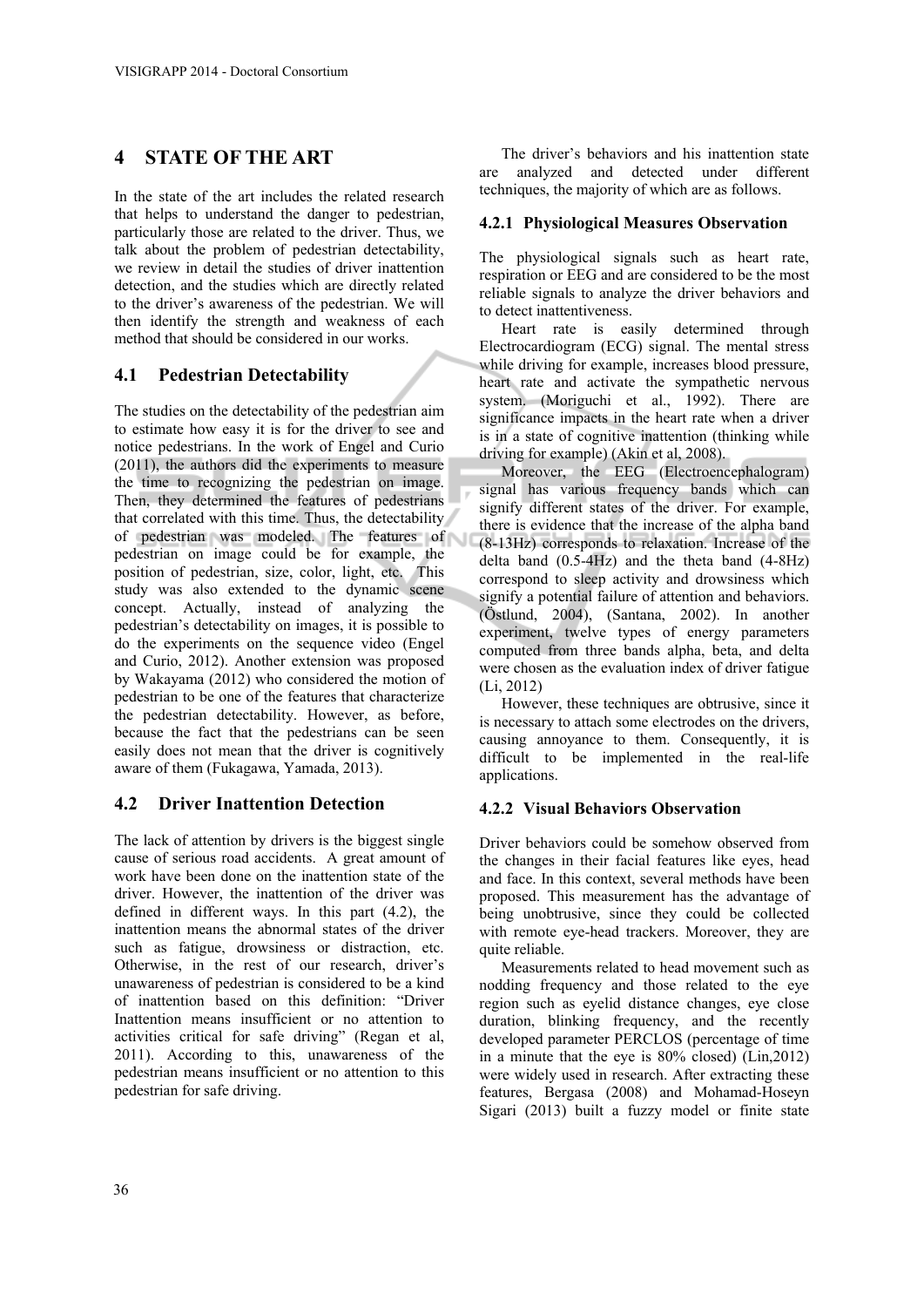machine to estimate the inattentive, distracted or fatigue state of driver.

Another cue is the size of the pupils. The pupils is the part of the iris that allows light to enter the retina. Besides light, the pupil dilates when mental or cognitive effort is given. It was observed that the pupil was dilated and the diameter of average pupil size increased by 15% when the driver was cognitively distracted (Akin et al, 2008), (Benedetto, 2011).

Gaze behaviors are another cues that can be used as a metric to find if the concentration of the driver was on driving or not. It was noticed that, when the driver was cognitively distracted, glancing at instruments and mirrors decreased significantly (Harbluk, 2007). A simple method to detect the driver's attention was proposed by Fletcher and Zelinsky (2009.). They used driver's gaze vector and road scene event correlation to estimate if the driver has seen the event or not. Due to the "looking but not seeing" problem, this work was not able to reliably determine if a certain road event (pedestrian for example) is perceived by the driver. However it could identify if the driver has not perceived a road event.

Deeper in this context, Doshi and Trivedi (2009) provided a result on the observation of the dynamic of overt visual attentions shifts. They found that there are various interactions between head and eye movements that are useful in detecting the driver distractions, as well as the driver intent. Indeed, their results validated the differences existing between goal-oriented and stimulus-oriented gaze shift. Moreover, this feature could be observed in dynamics of eye and head movements. They also investigated the problem of detecting the intent of the driver in changing lane which was considered to be a goal-oriented attention shift. (Doshi and Trivedi, 2012). This result showed that the driver attentiveness or awareness of something should be observed through the dynamic of many parameters.

#### **4.2.3 Driving Behaviors Observation**

Another method on the driver's inattention research is to detect it indirectly through driving behaviors such as vehicle speed, steering wheel movement, lateral position, and break or acceleration pedal states. (Imamura et al, 2008), (Ueno et al, 1994).

The projects conducted by HASTE (Human Machine and the Safety of Traffic in Europe) demonstrated that the steering measures were significantly affected by the visual task, when a subject had to perform the visual task, the steering

effort was higher than in the baseline condition. (Östlund et al., 2004).

The IVDRs (In-vehicle Data Recorder) offer valuable information on a driver's behavior through the analysis of automobile-operating information. Jensen and Wagner (2011) also proposed a combination of three analysis methods to evaluate the driver performance: data threshold violations, phase plane analysis with limits and a recurrence plot with outlier limits. These methods were based on the measures of vehicle speed, engine speed, vehicle latitude and longitude coordinates, and lateral accelerations.

Although these techniques are not obtrusive, they are subject to several limitations such as vehicle type, driver experience, geometric characteristics, state of road, etc. (Bergasa, 2008 ).

#### **4.3 Driver Unawareness of Pedestrian**

To the best of our knowledge, there are no studies that are directly related to the estimation of the driver unawareness of pedestrian or other traffic events. The most closely related works are those of (Fukagawa, Yamada, 2013) who proposed a hypothesis that is likely linked to our work. Their study was based on the driver's operational data such as pressure on the accelerator pedal, pressure on the brake pedal (called acceleration reaction), steering angle and vehicle behavior data such as vehicle speed to estimate the driver's awareness of pedestrian.

Their hypothesis was that whenever a pedestrian appears on the road, if the driver noticed it, he had to do the acceleration reaction somehow. They used the driving behavior data collected by Research Institute of Human Engineering for Quality of Life (Akamatsu et al., 2003). From that, they proposed to calculate the probability of acceleration reaction being observed at a distance given that response to driver's aware of the pedestrian. This probability was assumed to be a log-normal distribution. They also proposed to calculate the probability of acceleration reaction being observed at a distance given that not in response to driver's aware of the pedestrian and this probability was considered to be a uniform distribution. Hence, using Bayes theorem, they calculated the probability that one acceleration reaction was caused in response to driver's awareness of pedestrian.

However, there is a couple of weaknesses in this study. Firstly, in the data collected in real and actual road condition, it was supposed that whenever a pedestrian appeared on road, the driver had to notice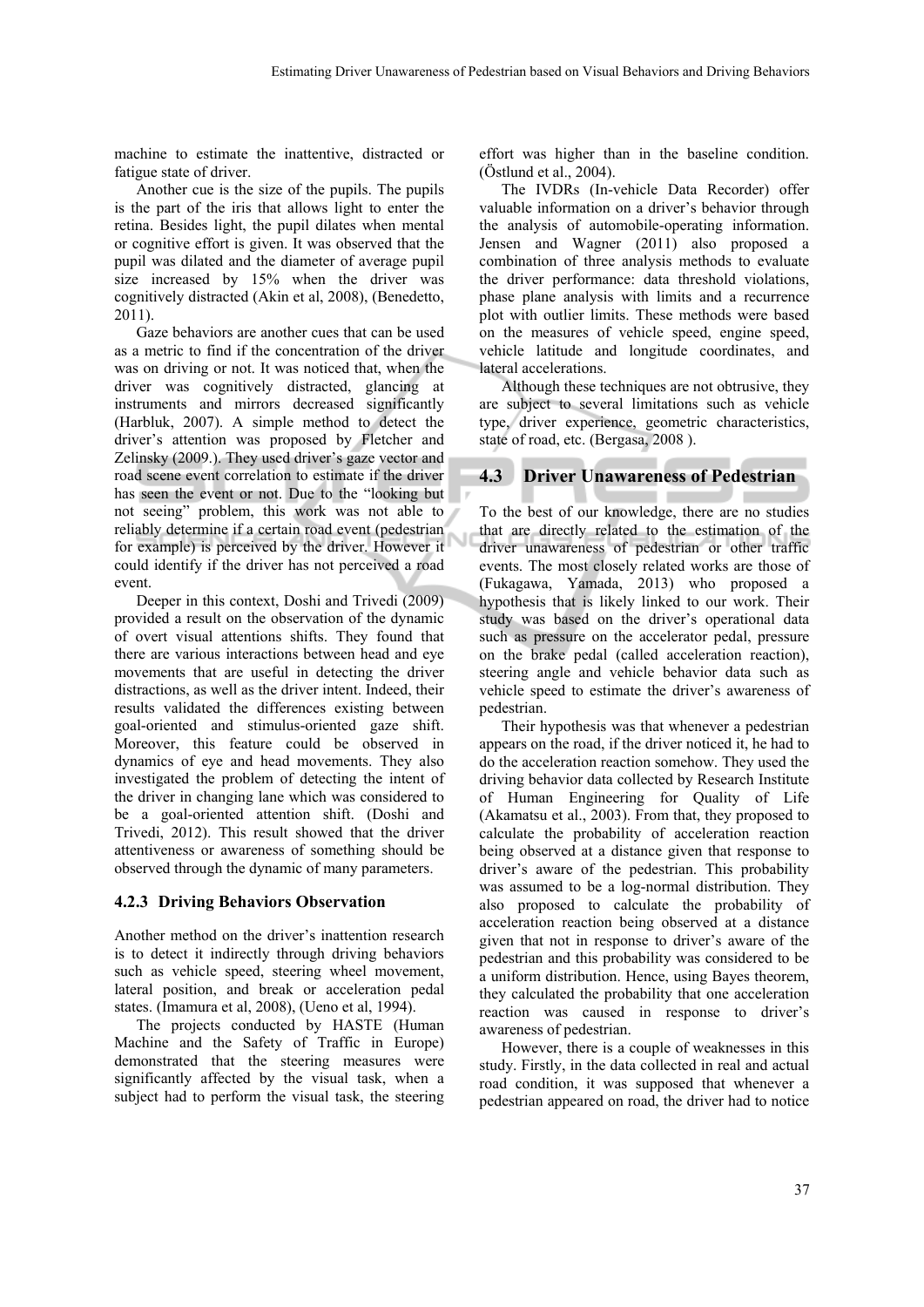them, this is hard to verify. Secondly, the driver could totally accelerate if he had been aware of the pedestrians and identify that they were not in danger. On the other hand, this probability model is not reliable because of the use of a specific distribution law. Finally, this study can't determine if the driver has not noticed the pedestrian or has been unaware of them.

# **5 METHODOLOGY**

In this work, we have defined the driver's unawareness and awareness of pedestrian. We use the camera-based system to observe his visual behavior and the in-vehicle sensors to measure the driving behaviors. Moreover, in the experiment, we have discussed two most important issues as follow. Hence, the methodology of research is determined

#### **5.1 Driving Simulation Vs. Naturalistic**   $\equiv$ **Driving Data Collection**

In our work, both driving simulations and real conditions driving are expected out. Firstly, a driving simulation is used to collect all information from different sensors. From that, the feature vectors representing the driver's awareness and unawareness of pedestrian will be extracted. The simulation environment is useful because we can control the situation and can propose different scenario that fit well to our research problem. For example, we can propose two scenarios. First, a scenario where the driver is asked to recognize the gender of a pedestrian while driving. On the other hand, a scenario of driver's unawareness in which the driver is demanded to do a second visual task while driving.

Naturalistic driving data help to verify the hypothesis in real conditions. Many experiments have been conducted in simulated environment and the results have been discussed. However, in real driving conditions the result might be drastically lower as a moving vehicle presents new challenges like variable lighting, changing background and vibration, etc. (Arun et al, 2012). The data collected in real conditions will be extracted and annotated whenever a pedestrian appears on road. Then, we will compare the driver visual reaction and acceleration reaction with the ones that have been extracted in simulation driving.

We use the help of MINARDA system embedded on CARMEN platform to collect the information.



Figure 1: MINARDA system and CARMEN car- Ready for simulation driving as well as naturalistic driving data collection.

#### **5.2 Hybrid Measures**

Each previously mentioned method get their own advantages and limitations. Nevertheless, in the advanced driving assistance systems, the environment, the vehicle and the driver have to be considered to be an overall driving system (Trivedi et al. 2007). Proposed study is to consolidate various measures which could lead to a good detection system. Indeed, beside the pedestrian detection system that provides all properties of pedestrian on road (position, distance, time to collision, etc.), we propose to use the visual behaviors, specially the looking vector which is provided by SMI Glass and head motion which is provided by the Facelab System. In the other hand, the driving behaviors such as the driver acceleration reaction are measured by the IVDR. These cues will be collected in high frequency to analyze the driver's awareness or unawareness of pedestrian.

Our hypothesis is that, this kind of driver inattention should be observed through the change of the looking reaction with respect to a pedestrian or the change in his driving acceleration. Or it may be characterized by the interaction of these both reactions, for example, by a reaction of looking first and followed by an acceleration reaction. This hypothesis may be complete the study of Yuuki Fukugawa (2013) since we are able to observe the case when the driver is aware of pedestrian and does no reaction acceleration and the case when the driver does the acceleration reaction but he is unawareness of a pedestrian.

## **6 EXPECTED OUTCOME**

At the end of this study, the reliable patterns that characterize the driver's states of unawareness and awareness of pedestrian are expected to be extracted out. Then, we intend to develop a new learning algorithm based on these patterns in order to model this driver's behavior and the danger level to